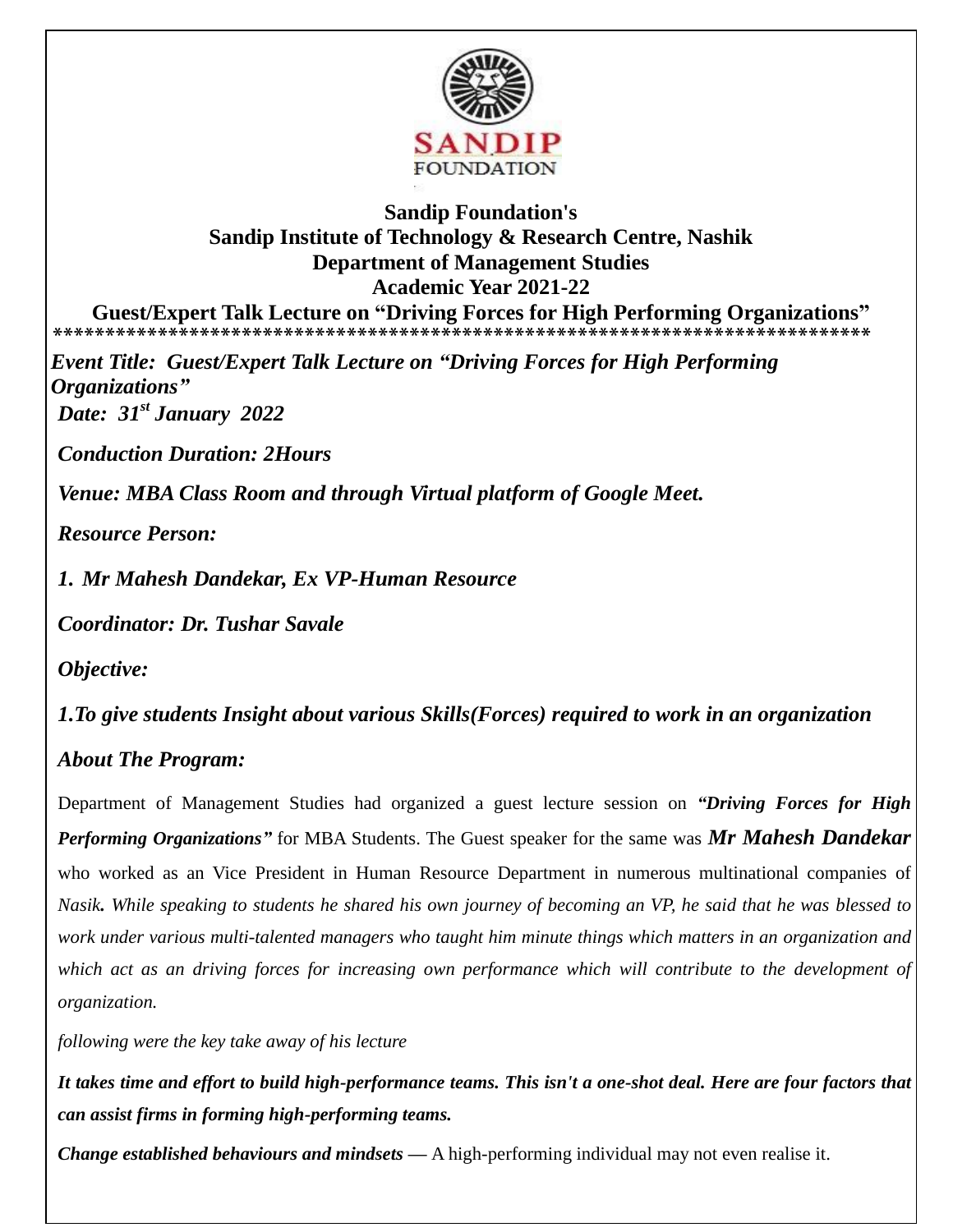In performance reviews, identifying established practises and customary attitudes and gently nudging the mindsets to change will have a significant impact.

*Aligning organisational and individual goals –* What are the organization's current aims?

Are the team's objectives in line with the company's objectives? The team will be more effective and high performing if this is checked on a regular basis and improvements are made to align these aims.

*Creating a culture of appreciation and engagement —* Employees value a company that values and encourages their abilities. Appreciation and recognition encourage employees to improve their abilities and conduct, resulting in high-performing teams.

*Communication that flows freely* – A good organization's backbone is bidirectional, free-flowing communication and feedback. Feedback and communication must be immediate and accurate. This can be taken care of by establishing an agile performance management strategy, which will aid in the development of trusted, skilled, and high-performing teams.

## *Outcome:*

*1. Students got an insight about how they can develop themselves into a high performance employee.* 

## **Photographs:**